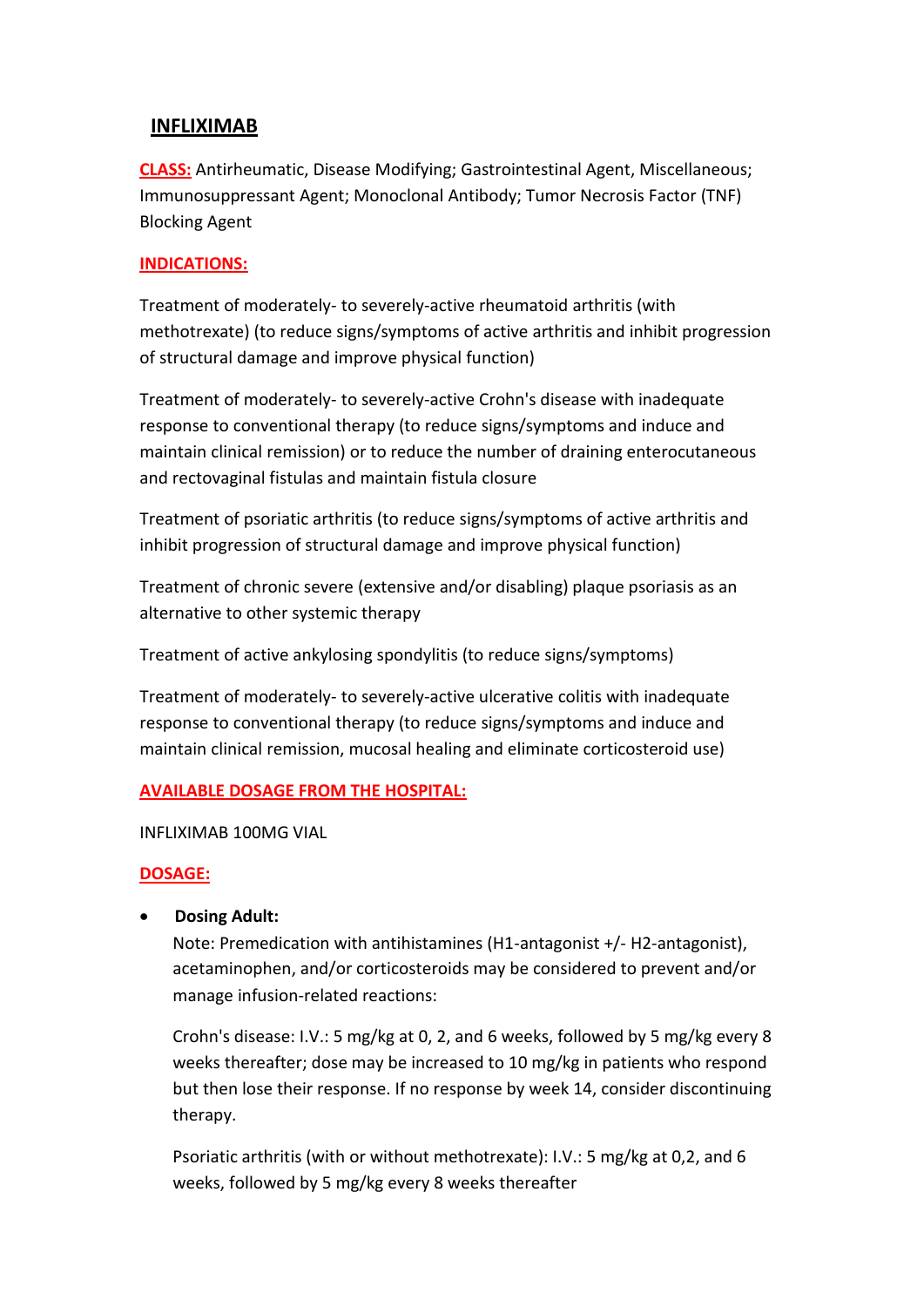Rheumatoid arthritis (in combination with methotrexate therapy): I.V. 3 mg/kg at 0, 2, and 6 weeks, followed by 3 mg/kg every 8 weeks thereafter; doses have ranged from 3-10 mg/kg repeated at 4- to 8-week intervals

Ankylosing spondylitis: I.V.: 5 mg/kg at 0, 2, and 6 weeks, followed by 5 mg/kg every 6 weeks thereafter (Canadian labeling recommends every 6-8 weeks thereafter).

Plaque psoriasis: I.V.: 5 mg/kg at 0, 2, and 6 weeks, followed by 5 mg/kg every 8 weeks thereafter.

Ulcerative colitis: I.V.: 5 mg/kg at 0, 2, and 6 weeks, followed by 5 mg/kg every 8 weeks thereafter

Dosage adjustment with heart failure (HF): Weigh risk versus benefits for individual patient:

Moderate-to-severe (NYHA class III or IV): ≤5 mg/kg

- **Dosing: Geriatric**  Refer to adult dosing
- **Dosing: Renal Impairment** No dosage adjustment provided in manufacturer's labeling
- **Dosing: Hepatic Impairment**  No dosage adjustment provided in manufacturer's labeling

## **COMMON SIDE EFFECT:**

Although profile is similar, frequency of adverse effects may vary with disease state. Except where noted, percentages reported in adults with rheumatoid arthritis:

>10%:

Central nervous system: Headache (18%)

Gastrointestinal: Nausea (21%), diarrhea (12%), abdominal pain (12%, Crohn's 26%)

Hepatic: ALT increased (risk increased with concomitant methotrexate)

Respiratory: Upper respiratory tract infection (32%), sinusitis (14%), cough (12%), pharyngitis (12%)

Miscellaneous: Development of antinuclear antibodies (~50%), infection (36%), infusion reactions (20%; severe <1%), development of antibodies to double-stranded DNA (20%), development of new abscess (Crohn's patients with fistulizing disease: